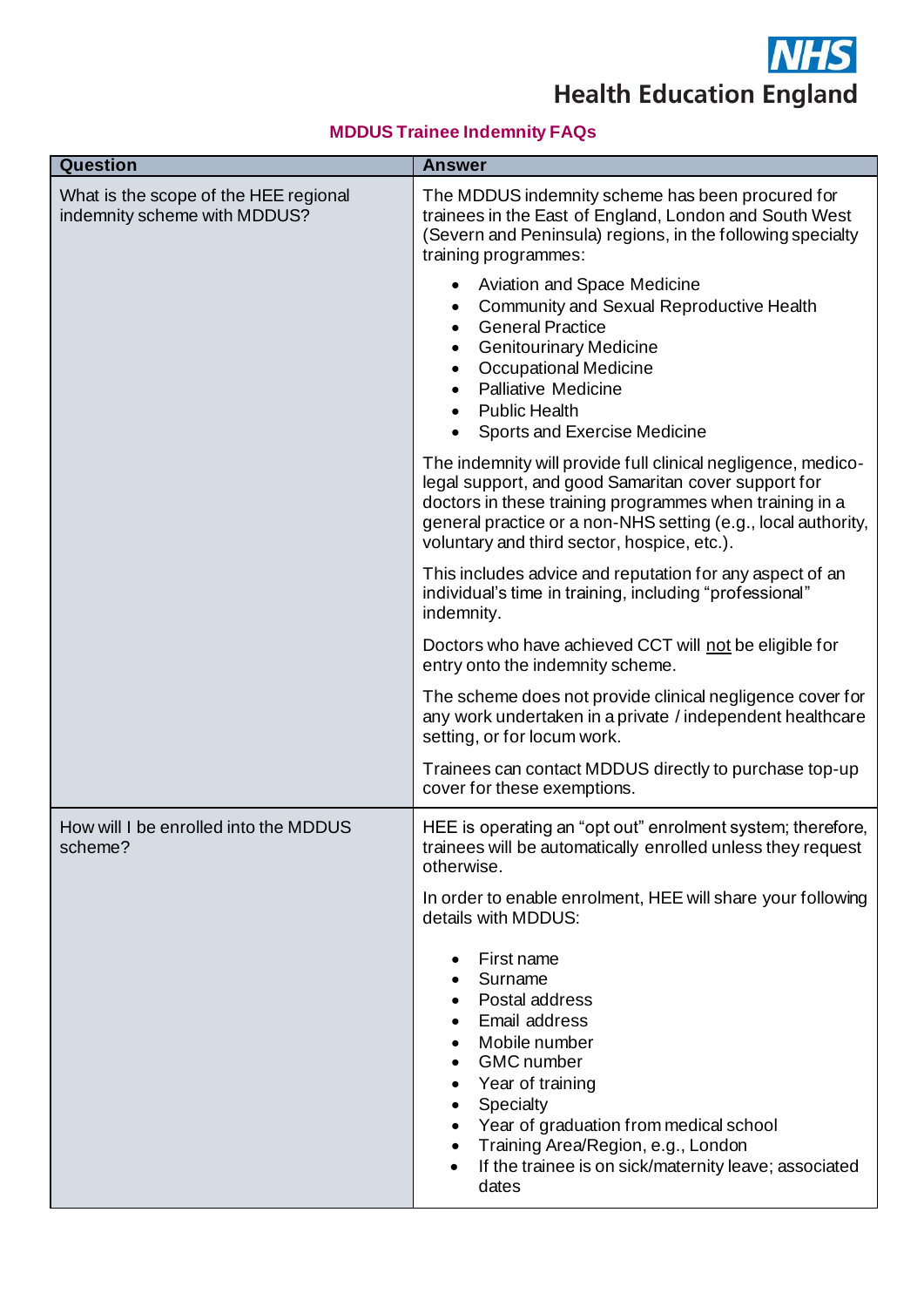| <b>Question</b>                                                                                                                                                            | <b>Answer</b>                                                                                                                                                                                                                                                                                                                                       |
|----------------------------------------------------------------------------------------------------------------------------------------------------------------------------|-----------------------------------------------------------------------------------------------------------------------------------------------------------------------------------------------------------------------------------------------------------------------------------------------------------------------------------------------------|
|                                                                                                                                                                            | Any trainee who has not opted out before 16 <sup>th</sup> July 2021<br>will be automatically enrolled. However, you will continue<br>to have the option to opt out of the scheme at any later<br>date. If you choose to opt out of the HEE scheme with<br>MDDUS, it will be your personal responsibility to arrange<br>your own indemnity provision |
| What is the cost of enrolling in the MDDUS<br>indemnity scheme?                                                                                                            | This block regional indemnity has been procured by HEE,<br>and trainees will be enrolled automatically into the scheme<br>at no cost to the individual.                                                                                                                                                                                             |
|                                                                                                                                                                            | Trainees have the ability to opt out of the scheme at any<br>time.                                                                                                                                                                                                                                                                                  |
| I will be a new starter in a GPST1 / ST1 / CT1<br>post on 4 <sup>th</sup> August.<br>Will I be covered by the MDDUS scheme on<br>my first day in post?                     | Yes, trainees starting in new programmes will be<br>onboarded with MDDUS on their first day in post, and<br>receive indemnity from 00:00 on Wednesday 4th August<br>2021.                                                                                                                                                                           |
| I will be on maternity leave, paternity or<br>adoption leave when the scheme<br>commences. Will I be enrolled?                                                             | Yes. Trainees on maternity, paternity and adoption leave<br>will be enrolled automatically on the scheme, unless they<br>opt out.                                                                                                                                                                                                                   |
|                                                                                                                                                                            | Keeping In Touch (KIT) days will also be covered under<br>the scheme.                                                                                                                                                                                                                                                                               |
| I have an outstanding claim with another<br>MDO.                                                                                                                           | A trainee can join the MDDUS scheme regardless of<br>whether they have an on-going claim or complaint being<br>managed by another MDO.                                                                                                                                                                                                              |
| Should I conclude my ongoing claim before<br>joining the HEE indemnity scheme provided<br>by MDDUS, or can I move onto the new<br>scheme immediately?                      | If trainees with an ongoing claim wish to move onto the<br>regional indemnity scheme with MDDUS in August, they<br>can therefore do so.                                                                                                                                                                                                             |
|                                                                                                                                                                            | The MDO with whom a trainee was a member at the time<br>of the incident will continue to manage this claim until it<br>has concluded, with no impact on the new indemnity<br>arrangement.                                                                                                                                                           |
|                                                                                                                                                                            | MDDUS has waived the need for trainees to complete a<br>membership application form. Therefore, MDDUS will have<br>no knowledge of any ongoing matter.                                                                                                                                                                                              |
| I was indemnified with MDDUS prior to the 4 <sup>th</sup><br>/ 5 <sup>th</sup> August HEE indemnity start date and will<br>be moving to a new MDO under the HEE<br>scheme. | As above MDDUS will continue to provide access to<br>assistance for an incident that occurred during the period<br>of membership, even if the trainee is no longer in<br>membership when the claim comes to light.                                                                                                                                  |
| I have an outstanding claim that is being<br>processed by MDDUS, how will this be<br>managed?                                                                              |                                                                                                                                                                                                                                                                                                                                                     |
| Can a trainee be on-boarded to MDDUS and<br>still work with the previous MDO in order to<br>conclude an outstanding claim?                                                 | Yes                                                                                                                                                                                                                                                                                                                                                 |